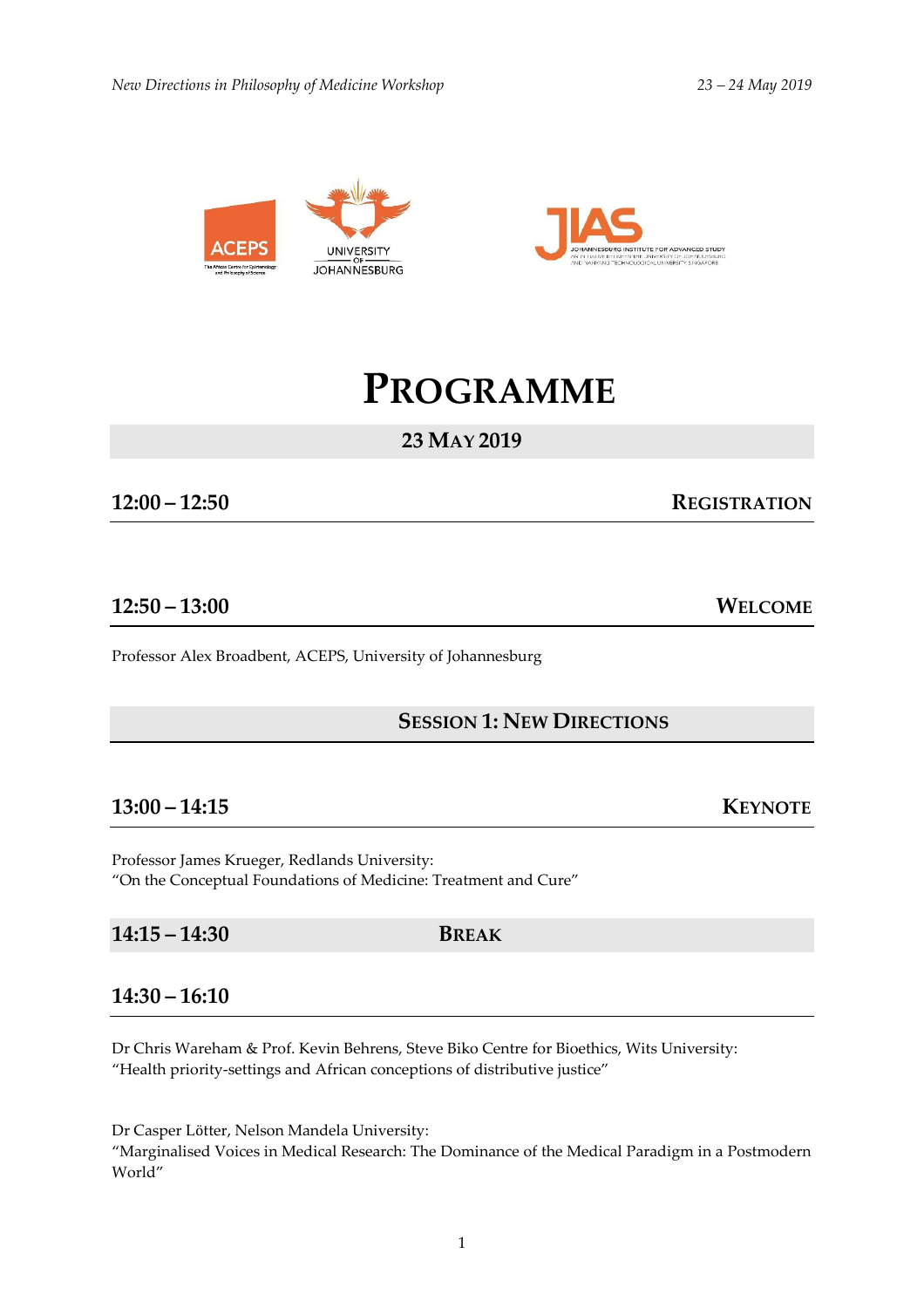Wesley Geyer, ACEPS, University of Johannesburg:

"Does a successful theory of health require better reference classes for determining the environmental and socio-economic factors impacting health states?"

Lekwetse Phetla, North West University:

"Legalising Euthanasia – Murder, sacrifice or free will?"

#### **16:10 - 17:00 SHUTTLE TO APK**

**17:00 – 18:30 BOOK LAUNCH (APK LIBRARY)**

Alex Broadbent – *Philosophy of Medicine*

**19:00 CONFERENCE DINNER**

**24 MAY 2019**

**09:00 – 09:30 COFFEE**

#### **SESSION 2: MEDICINE AND EXTERNAL VALIDITY**

### **09:30 – 10:45**

Likhwa Ncube, African Centre for Evidence (ACE), University of Johannesburg: "What is the Nature of Medicine? A Critical Analysis"

Dr Sean Muller, Public & Environmental Economics Research Centre, UJ: "External Validity Across Domains: Physics, Medicine and Economics"

Dr Chad Harris, ACEPS, University of Johannesburg: "Explicating Desiderata for an Account of External Validity in Medicine"

#### **10:45 – 11:00 BREAK**

#### **SESSION 3: EVIDENCE AND ACTION**